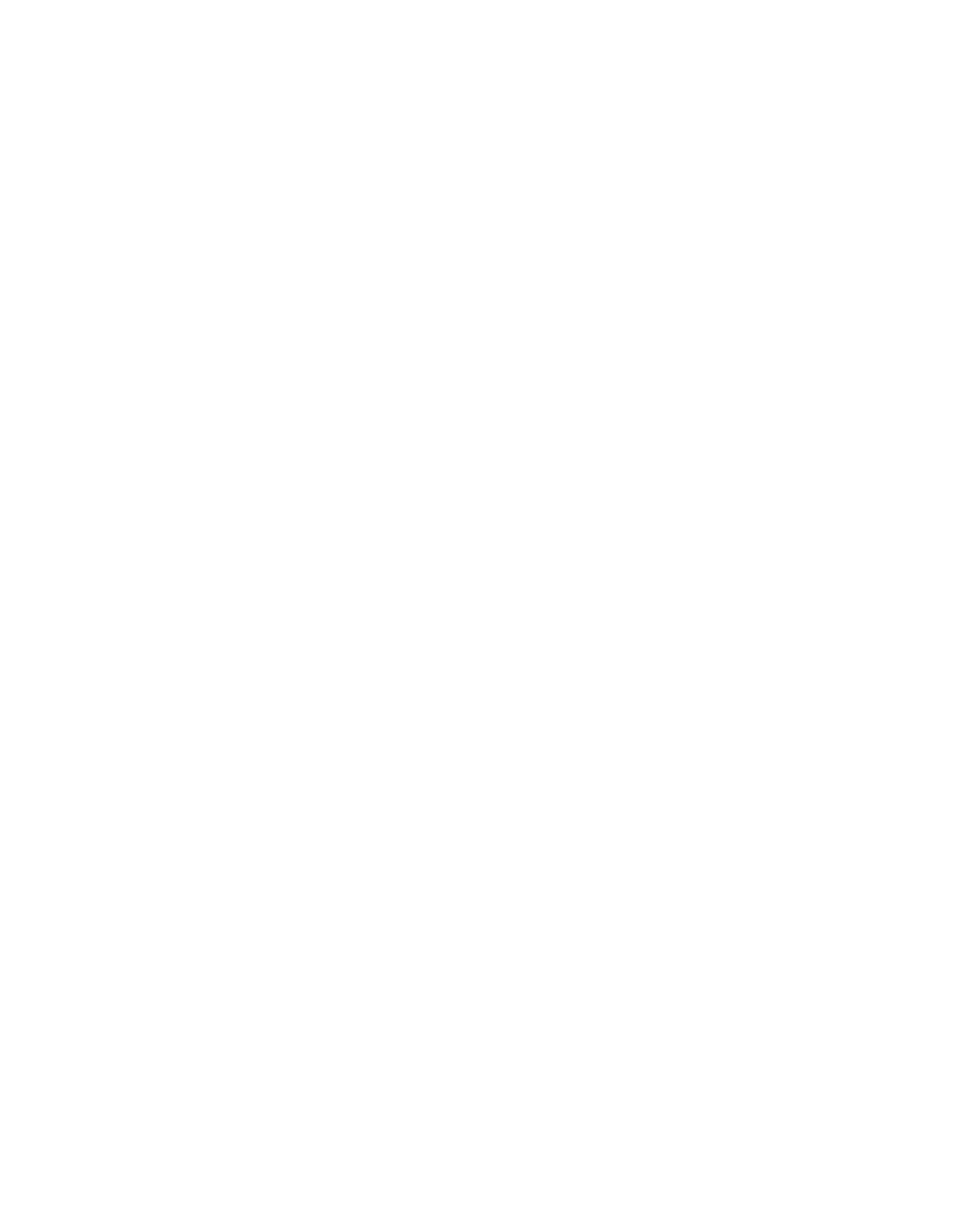| CHC - 4BaseScore - Player 4Score by Batting Order<br>WSGm1 10-25-16 - CHC 0 @ CLE 6<br>W: Kluber - L: Lester - CLE leads series 1-0 - Top Contributor(s): Roberto Pérez - 4Score of 25 - in CLE win |      |              |              |                         |           |                  |   |                         |                |             |              |  |  |  |
|-----------------------------------------------------------------------------------------------------------------------------------------------------------------------------------------------------|------|--------------|--------------|-------------------------|-----------|------------------|---|-------------------------|----------------|-------------|--------------|--|--|--|
|                                                                                                                                                                                                     |      |              |              | <b>Bat Order</b>        |           |                  |   |                         |                |             |              |  |  |  |
| Player                                                                                                                                                                                              | Team | Position     | $\mathbf{1}$ | $\overline{2}$          | 3         | $\overline{4}$   | 5 | 6                       | $\overline{7}$ | 8           | 9            |  |  |  |
| Zobrist                                                                                                                                                                                             | CHC  | LF.          |              |                         |           | $\boldsymbol{8}$ |   |                         |                |             |              |  |  |  |
| Schwarber                                                                                                                                                                                           | CHC  | DH           |              |                         |           |                  | 5 |                         |                |             |              |  |  |  |
| <b>Baez</b>                                                                                                                                                                                         | CHC  | 2B           |              |                         |           |                  |   | $\overline{\mathbf{3}}$ |                |             |              |  |  |  |
| <b>Bryant</b>                                                                                                                                                                                       | CHC  | 3B           |              | $\overline{\mathbf{3}}$ |           |                  |   |                         |                |             |              |  |  |  |
| Contreras                                                                                                                                                                                           | CHC  | PH-C         |              |                         |           |                  |   |                         | $\overline{2}$ |             |              |  |  |  |
| <b>Ross</b>                                                                                                                                                                                         | CHC  | $\mathsf{C}$ |              |                         |           |                  |   |                         |                |             | 1            |  |  |  |
| Coghlan                                                                                                                                                                                             | CHC  | RF           |              |                         |           |                  |   |                         | $\mathbf{0}$   |             |              |  |  |  |
| Fowler                                                                                                                                                                                              | CHC  | CF           | $\bullet$    |                         |           |                  |   |                         |                |             |              |  |  |  |
| Montero                                                                                                                                                                                             | CHC  | PH           |              |                         |           |                  |   |                         |                |             | $\mathbf{0}$ |  |  |  |
| <b>Rizzo</b>                                                                                                                                                                                        | CHC  | 1B           |              |                         | $\pmb{0}$ |                  |   |                         |                |             |              |  |  |  |
| Russell                                                                                                                                                                                             | CHC  | SS           |              |                         |           |                  |   |                         |                | $\mathbf 0$ |              |  |  |  |

CHC - 4Base-Scorecard: WSGm1 10-25-16 - CHC 0 @ CLE 6 ـ «W: Kluber - L: Lester - CLE leads series 1-0 - Top Contributor(s): Roberto Pérez - 4Score of 25 - in CLE win

## Sponsored By

 $\cdot \mathbf{Q}_{\text{Base}}$ 



GO - Meal and Fitness Tracker By Iolo https://itunes.apple.com/us/app/go-meal-and-fitness-track-er/id785910082?mt=8

## CHC - 4Score Box - Player Totals<br>W: Kluber - L: Lester - CLE leads series 1-0 - 75-16 - CHC 0 @ CLE<br>W: Kluber - L: Lester - CLE leads series 1-0 - Top Contributor(s): Roberto Pérez - 4Score of 25 - in CLE win

| Player        | Team Position | Bat<br>Ord #   | Credit For Run | PA Bases       | BR Bases       | <b>Bases Pushed</b> | Player 4Score | Appearances    | Productivity<br>Rate |
|---------------|---------------|----------------|----------------|----------------|----------------|---------------------|---------------|----------------|----------------------|
| Zobrist       | CHC LF        | 4              | $\mathbf 0$    | $\overline{4}$ | $\overline{2}$ | $\overline{2}$      | 8             | $\overline{4}$ | 2.000                |
| Schwarber     | CHC DH        | 5              | $\mathbf 0$    | 3              | $\mathbf{1}$   | $\mathbf{1}$        | 5             | $\overline{4}$ | 1.250                |
| Baez          | CHC 2B        | 6              | 0              | $\overline{1}$ | $\pmb{0}$      | $\overline{2}$      | 3             | $\overline{4}$ | 0.750                |
| Bryant        | CHC 3B        | $\sqrt{2}$     | $\mathbf 0$    | $\overline{1}$ | $\overline{2}$ | $\pmb{0}$           | 3             | $\overline{4}$ | 0.750                |
| Contreras     | CHC PH-C      | $\overline{7}$ | 0              | $\overline{2}$ | $\pmb{0}$      | $\pmb{0}$           | 2             | $\overline{2}$ | 1.000                |
| Ross          | CHC C         | 9              | 0              | $\mathbf{1}$   | 0              | $\pmb{0}$           | $\mathbf{1}$  | 3              | 0.333                |
| Coghlan       | CHC RF        | $\overline{7}$ | 0              | $\pmb{0}$      | $\pmb{0}$      | 0                   | $\pmb{0}$     | $\overline{2}$ | 0.000                |
| Fowler        | CHC CF        | $\mathbf{1}$   | 0              | $\pmb{0}$      | 0              | $\pmb{0}$           | $\pmb{0}$     | $\overline{4}$ | 0.000                |
| Montero       | CHC PH        | 9              | 0              | $\pmb{0}$      | $\pmb{0}$      | 0                   | $\pmb{0}$     | $\mathbf{1}$   | 0.000                |
| Rizzo         | CHC 1B        | $\sqrt{3}$     | $\mathbf 0$    | $\pmb{0}$      | 0              | $\pmb{0}$           | $\pmb{0}$     | $\sqrt{4}$     | 0.000                |
| Russell       | CHC SS        | 8              | $\mathbf 0$    | $\pmb{0}$      | $\pmb{0}$      | 0                   | $\pmb{0}$     | $\overline{4}$ | 0.000                |
| <b>Totals</b> |               |                | 0              | 12             | 5              | 5                   | 22            | 36             | 0.611                |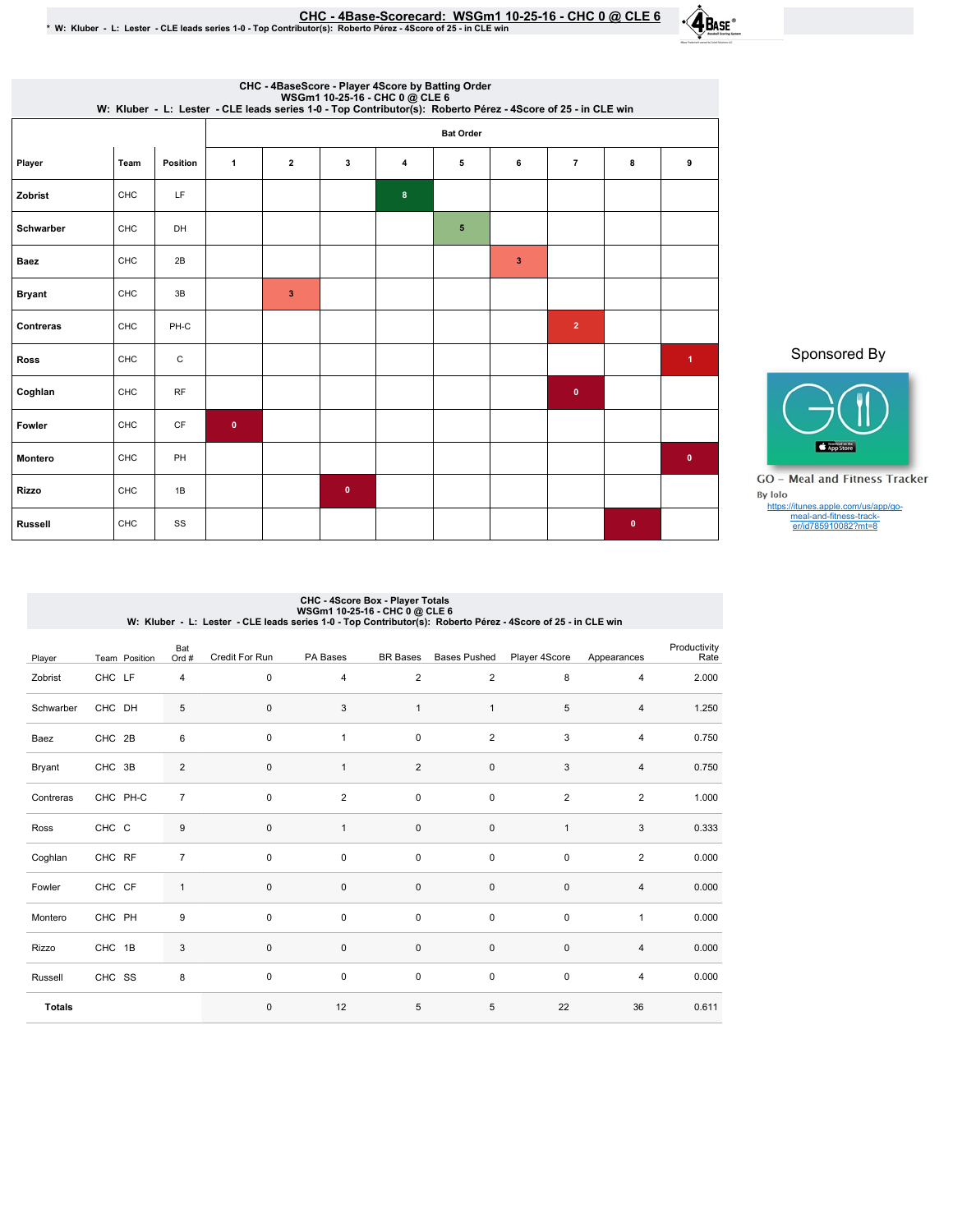|             |         |                  |  | & + & %DVH6FRUH 300 HU 6FRUHE \%DWLQJ 2 UGHU |           |  |            |  |
|-------------|---------|------------------|--|----------------------------------------------|-----------|--|------------|--|
|             |         |                  |  |                                              |           |  | LQ&/ ( ZLQ |  |
|             |         |                  |  |                                              | %DW2 UGHU |  |            |  |
| 300 HU      | 7HDP    | 3 RVIMRQ         |  |                                              |           |  |            |  |
| $=$ REULWV  | $8 + 8$ | $\left( \right)$ |  |                                              |           |  |            |  |
| 6 FKZ DLEHU | $8 + 8$ | $^+$ +           |  |                                              |           |  |            |  |
| %DH         | $8 + 8$ | $\%$             |  |                                              |           |  |            |  |
| %U DOW      | $8 + 8$ | %                |  |                                              |           |  |            |  |
| & ROWHLDV   | $8 + 8$ | $3 + 8$          |  |                                              |           |  |            |  |
| 5 RW        | $8 + 8$ | &                |  |                                              |           |  |            |  |
| & RJ KODQ   | $8 + 8$ | 5)               |  |                                              |           |  |            |  |
| ) RZ OHU    | $8 + 8$ | &)               |  |                                              |           |  |            |  |
| 0 RQMMUR    | $8 + 8$ | $3+$             |  |                                              |           |  |            |  |
| 54]R        | $8 + 8$ | $\%$             |  |                                              |           |  |            |  |
| 5 XVVHO     | $8 + 8$ | 66               |  |                                              |           |  |            |  |

 $8+8$  #  $8/$  (

 $\underbrace{8+8}_{\hspace{1cm}} \underline{9/DMH6FRU+PUG}: 6*P \\:\: . \: \: \text{\textsf{Q}\textsf{E}\textsf{H}\textsf{J}} \: / \: 1 \: \text{\textsf{M}\textsf{M}\textsf{J}} \: 8/(0 \: \text{\textsf{D}\textsf{G}\textsf{V}\textsf{H}\textsf{L}\textsf{H}\textsf{W}} \: 7 \: \text{\textsf{RS}\textsf{R}\textsf{Q}\textsf{M}\textsf{E}\textsf{N}\textsf{R}\textsf{U}\textsf{V}} \: 5 \: \text{\textsf{RE}\textsf{H}\textsf{M}\textsf{R}\text$ 

<u>IV LWACH VDSSON FRP XVDSSJR</u><br>PHDCDOGG LLWOHW WLDFN<br><u>HULG "PW</u>

**6 SROVRUHG%** 

|                                                        |                   |                        |                                                                                 | : $6*P$   | & + & 6 FRUH%R[ 30D\HU7RWDOV<br>$8+8$ # $8/$ ( |                                               |                |                     |
|--------------------------------------------------------|-------------------|------------------------|---------------------------------------------------------------------------------|-----------|------------------------------------------------|-----------------------------------------------|----------------|---------------------|
|                                                        |                   |                        | : .OXEHU / / HWMHU & / (OHDGV VHULHV 7RS & RO WLEXWRUV 5 REHUMR 3 pUH) 6 FRUHRI |           |                                                |                                               | $LQ&V$ ( $ZLQ$ |                     |
| 30 NU                                                  | 7HDP 3RVMLIRQ     | %DW<br>$2 \, \text{L}$ | & UHGLIV) RU5 XQ                                                                | 3\$ %DMHV |                                                | %5 %DVHV %DVHV3XVKHG 300 HU6FRUH \$SSHDUDQFHV |                | 3 URGXFWYUW<br>5 DM |
| $=$ REUMV                                              | $8+8$ ()          |                        |                                                                                 |           |                                                |                                               |                |                     |
| 6FKZDUEHU &+& '+                                       |                   |                        |                                                                                 |           |                                                |                                               |                |                     |
| %DH                                                    | $8+8$ %           |                        |                                                                                 |           |                                                |                                               |                |                     |
| <b>YAJIDQW</b>                                         | $8 + 8$ %         |                        |                                                                                 |           |                                                |                                               |                |                     |
| & ROWHUDV                                              | $& 8 + 8 & 3 + 8$ |                        |                                                                                 |           |                                                |                                               |                |                     |
| 5 RW                                                   | $8 + 8$ $8$       |                        |                                                                                 |           |                                                |                                               |                |                     |
| & RJKODQ                                               | $8+8$ 5)          |                        |                                                                                 |           |                                                |                                               |                |                     |
| ) RZ OHU                                               | $8+8$ $8)$        |                        |                                                                                 |           |                                                |                                               |                |                     |
| 0 ROMUR                                                | $&+8$ 3+          |                        |                                                                                 |           |                                                |                                               |                |                     |
| $5$ <sup><math>\parallel</math></sup> $ $ <sup>R</sup> | $8+8$ %           |                        |                                                                                 |           |                                                |                                               |                |                     |
| 5 XVVHO                                                | $&+866$           |                        |                                                                                 |           |                                                |                                               |                |                     |
| 7RWDOV                                                 |                   |                        |                                                                                 |           |                                                |                                               |                |                     |
|                                                        |                   |                        |                                                                                 |           |                                                |                                               |                |                     |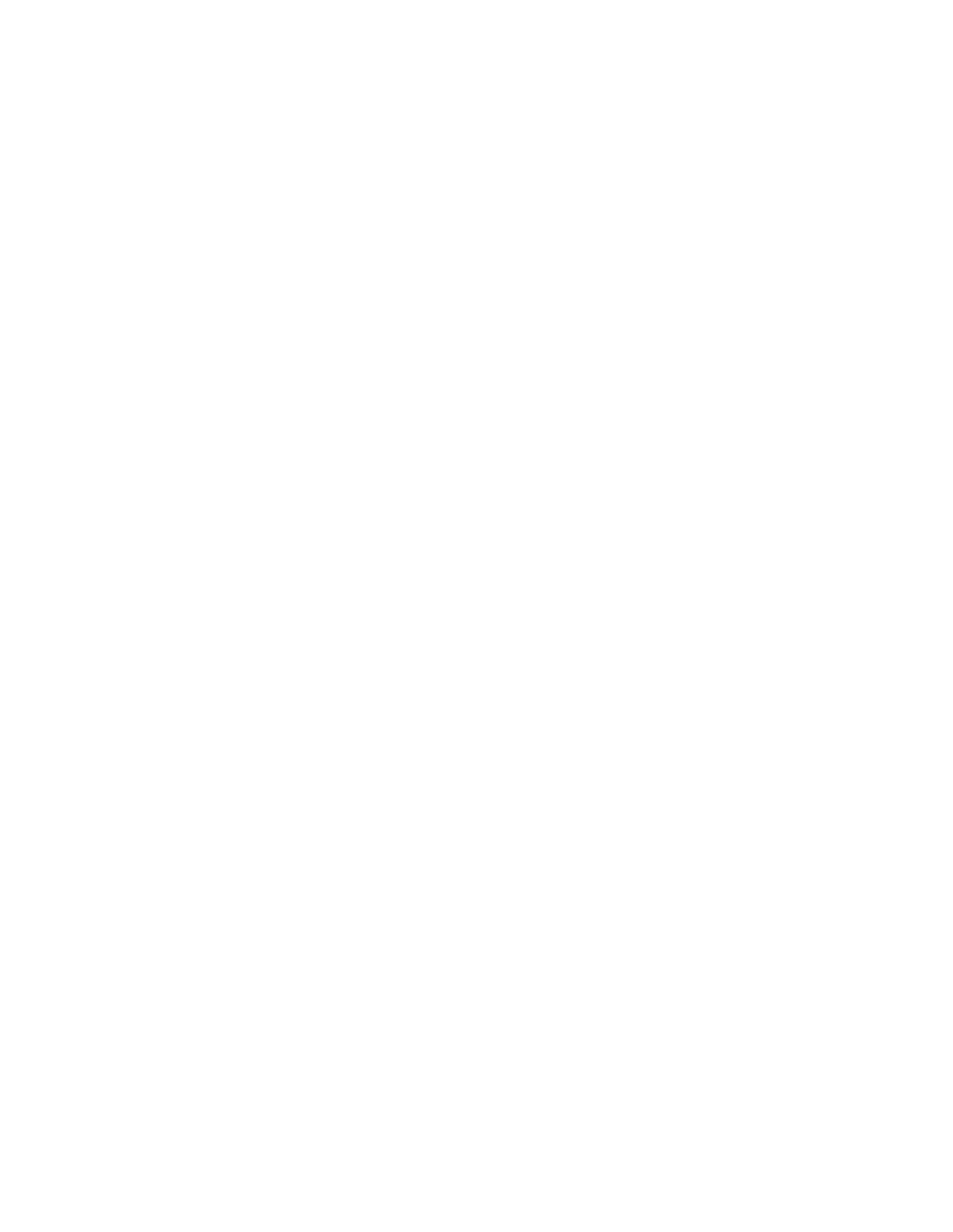| CHC - 4Base-Scorecard: WSGm1 10-25-16 - CHC 0 @ CLE 6 |  |
|-------------------------------------------------------|--|
|                                                       |  |

\*W:Kluber-L:Lester-CLEleadsseries1-0-TopContributor(s):RobertoPérez-4Scoreof25-inCLEwin



| Detail by Bat Order/Player |               |                        |            |                      |             |                                    |                             |                            |                                                                                                                                                                                                                                                                                                                                                                                                                                                                                                                                                                                                                                                                                                                                                                                                      |                               |  |
|----------------------------|---------------|------------------------|------------|----------------------|-------------|------------------------------------|-----------------------------|----------------------------|------------------------------------------------------------------------------------------------------------------------------------------------------------------------------------------------------------------------------------------------------------------------------------------------------------------------------------------------------------------------------------------------------------------------------------------------------------------------------------------------------------------------------------------------------------------------------------------------------------------------------------------------------------------------------------------------------------------------------------------------------------------------------------------------------|-------------------------------|--|
| <b>Bat Order</b>           | Player        | Position               | Inning     | Play Text            | LOBStatus   | Credit For<br>Run                  | PA Bases                    | <b>BR</b> Bases            | Pushed                                                                                                                                                                                                                                                                                                                                                                                                                                                                                                                                                                                                                                                                                                                                                                                               | Player<br>4Score              |  |
|                            |               |                        | 01         | $\sf K$              |             | $\mathsf 0$                        | $\mathsf{0}$                | $\mathbf 0$                | $\mathsf{O}\xspace$                                                                                                                                                                                                                                                                                                                                                                                                                                                                                                                                                                                                                                                                                                                                                                                  | $\mathsf{O}\xspace$           |  |
|                            |               | $\mathsf{C}\mathsf{F}$ | 03         | $\mathsf K$          |             | $\,0\,$                            | $\mathsf{O}\xspace$         | $\mathbf 0$                | $\mathsf 0$                                                                                                                                                                                                                                                                                                                                                                                                                                                                                                                                                                                                                                                                                                                                                                                          | $\mathsf 0$                   |  |
| $\mathbf{1}$               | Fowler        |                        | 06         | $4 - 3$              |             | $\mathsf{O}\xspace$                | $\mathsf{O}\xspace$         | $\mathbf 0$                | $\mathsf{O}\xspace$                                                                                                                                                                                                                                                                                                                                                                                                                                                                                                                                                                                                                                                                                                                                                                                  | $\mathsf{O}\xspace$           |  |
|                            |               |                        | 08         | $\bf 8$              |             | $\mathsf{O}\xspace$                | $\mathsf{O}\xspace$         | $\mathbf 0$                | Bases<br>$\mathsf{O}\xspace$<br>$\underline{0}$<br>$\mathsf{O}\xspace$<br>$\boldsymbol{0}$<br>$\mathbf 0$<br>$\mathsf 0$<br>$\underline{0}$<br>$\mathsf 0$<br>$\mathsf 0$<br>$\mathsf 0$<br>$\mathsf 0$<br>$\underline{0}$<br>$\mathsf{O}\xspace$<br>$\mathsf 0$<br>$\mathsf 0$<br>$\overline{\mathbf{c}}$<br>$\underline{2}$<br>$\mathsf{O}\xspace$<br>$\mathbf 0$<br>$\mathbf{1}$<br>$\mathsf 0$<br>$\overline{1}$<br>$\mathsf 0$<br>$\pmb{0}$<br>$\overline{2}$<br>$\mathbf 0$<br>$\underline{2}$<br>$\mathsf 0$<br>$\mathsf{O}\xspace$<br>$\underline{0}$<br>$\mathsf 0$<br>$\mathsf{O}\xspace$<br>$\underline{0}$<br>$\mathsf 0$<br>$\mathsf 0$<br>$\mathsf 0$<br>$\mathsf{O}\xspace$<br>$\underline{0}$<br>$\mathsf 0$<br>$\mathsf{O}\xspace$<br>$\mathsf 0$<br>$\underline{0}$<br>$\mathsf 0$ | $\mathsf{O}\xspace$           |  |
|                            |               |                        |            | Total                |             | $\underline{0}$                    | $\underline{0}$             | $\underline{0}$            |                                                                                                                                                                                                                                                                                                                                                                                                                                                                                                                                                                                                                                                                                                                                                                                                      | $\underline{0}$               |  |
|                            |               |                        | 01         | $\sf K$              |             | $\mathsf 0$                        | $\mathsf{O}\xspace$         | $\mathbf 0$                |                                                                                                                                                                                                                                                                                                                                                                                                                                                                                                                                                                                                                                                                                                                                                                                                      | $\mathsf{O}\xspace$           |  |
|                            |               | $3\mathsf{B}$          | 03         | $\sf K$              |             | $\mathsf{O}\xspace$                | $\mathbf 0$                 | $\pmb{0}$                  |                                                                                                                                                                                                                                                                                                                                                                                                                                                                                                                                                                                                                                                                                                                                                                                                      | $\mathsf{0}$                  |  |
| $\overline{c}$             | <b>Bryant</b> |                        | 06         | $\mathbf 2$          |             | $\,0\,$                            | $\mathsf{O}\xspace$         | $\pmb{0}$                  |                                                                                                                                                                                                                                                                                                                                                                                                                                                                                                                                                                                                                                                                                                                                                                                                      | $\mathsf{O}\xspace$           |  |
|                            |               |                        | ${\bf 08}$ | Walk                 | Left on 3rd | $\mathsf{0}$                       | $\mathbf{1}$                | $\sqrt{2}$                 |                                                                                                                                                                                                                                                                                                                                                                                                                                                                                                                                                                                                                                                                                                                                                                                                      | $\,$ 3 $\,$                   |  |
|                            |               |                        |            | Total                |             | $\underline{0}$                    | $\overline{1}$              | $\underline{2}$            |                                                                                                                                                                                                                                                                                                                                                                                                                                                                                                                                                                                                                                                                                                                                                                                                      | $\overline{3}$                |  |
|                            |               |                        | $01$       | $\,$ 5 $\,$          |             | $\mathsf{0}$                       | $\mathsf{O}\xspace$         | $\mathbf 0$                |                                                                                                                                                                                                                                                                                                                                                                                                                                                                                                                                                                                                                                                                                                                                                                                                      | $\mathsf{O}\xspace$           |  |
|                            |               | $1B$                   | 04         | $\overline{2}$       |             | $\,0\,$                            | $\mathsf{O}\xspace$         | $\mathbf 0$                |                                                                                                                                                                                                                                                                                                                                                                                                                                                                                                                                                                                                                                                                                                                                                                                                      | $\mathsf{O}\xspace$           |  |
| Rizzo<br>$\sqrt{3}$        |               |                        | 06         | $\overline{2}$       |             | $\mathsf{O}\xspace$                | $\mathsf{O}\xspace$         | $\mathbf 0$                |                                                                                                                                                                                                                                                                                                                                                                                                                                                                                                                                                                                                                                                                                                                                                                                                      | $\mathsf{O}\xspace$           |  |
|                            |               |                        | 08         | $\bf 8$              |             | $\mathsf{O}\xspace$                | $\mathsf{O}\xspace$         | $\mathbf 0$                |                                                                                                                                                                                                                                                                                                                                                                                                                                                                                                                                                                                                                                                                                                                                                                                                      | $\mathsf{0}$                  |  |
|                            |               |                        |            | Total                |             | $\underline{0}$                    | $\underline{0}$             | $\underline{0}$            |                                                                                                                                                                                                                                                                                                                                                                                                                                                                                                                                                                                                                                                                                                                                                                                                      | $\underline{0}$               |  |
|                            |               |                        | 02         | 8.Double             | Left on 2nd | $\mathbf 0$                        | $\sqrt{2}$                  | $\mathbf 0$                |                                                                                                                                                                                                                                                                                                                                                                                                                                                                                                                                                                                                                                                                                                                                                                                                      | $\sqrt{2}$                    |  |
|                            |               | LF                     | 04         | $4 - 3$              |             | $\mathbf 0$                        | $\mathsf{O}\xspace$         | $\mathsf{O}\xspace$        |                                                                                                                                                                                                                                                                                                                                                                                                                                                                                                                                                                                                                                                                                                                                                                                                      | $\mathsf{O}\xspace$           |  |
| 4                          | Zobrist       |                        | 07         | 7.Single             | Left on 3rd | $\mathsf{O}\xspace$                | $\mathbf{1}$                | $\sqrt{2}$                 |                                                                                                                                                                                                                                                                                                                                                                                                                                                                                                                                                                                                                                                                                                                                                                                                      | $\,$ 3 $\,$                   |  |
|                            |               |                        | 08         | 8.Single             | Left on 1st | $\mathbf 0$                        | $\mathbf{1}$                | $\mathbf 0$                |                                                                                                                                                                                                                                                                                                                                                                                                                                                                                                                                                                                                                                                                                                                                                                                                      | $\,$ 3 $\,$                   |  |
|                            |               |                        |            | Total                |             | $\underline{0}$                    | $\overline{4}$              | $\underline{2}$            |                                                                                                                                                                                                                                                                                                                                                                                                                                                                                                                                                                                                                                                                                                                                                                                                      | $\underline{8}$               |  |
|                            |               |                        | 02         | Κ                    |             | $\mathsf{O}\xspace$                | $\mathsf{O}\xspace$         | $\mathsf 0$                |                                                                                                                                                                                                                                                                                                                                                                                                                                                                                                                                                                                                                                                                                                                                                                                                      | $\mathsf{O}\xspace$           |  |
| $\,$ 5 $\,$                |               | DH                     | 04         | 9.Double             | Left on 2nd | $\mathsf{0}$                       | $\sqrt{2}$                  | $\mathbf 0$                |                                                                                                                                                                                                                                                                                                                                                                                                                                                                                                                                                                                                                                                                                                                                                                                                      | $\overline{c}$                |  |
|                            | Schwarber     |                        | $07$       | Walk                 | Left on 2nd | $\mathsf{O}\xspace$                | $\mathbf{1}$                | $\mathbf{1}$               |                                                                                                                                                                                                                                                                                                                                                                                                                                                                                                                                                                                                                                                                                                                                                                                                      | $\,$ 3 $\,$                   |  |
|                            |               |                        | ${\bf 08}$ | $\sf K$              |             | $\boldsymbol{0}$                   | $\mathsf{O}\xspace$         | $\mathbf 0$                |                                                                                                                                                                                                                                                                                                                                                                                                                                                                                                                                                                                                                                                                                                                                                                                                      | $\mathsf{O}\xspace$           |  |
|                            |               |                        |            | Total                |             | $\underline{0}$                    | $\underline{3}$             | $\overline{1}$             |                                                                                                                                                                                                                                                                                                                                                                                                                                                                                                                                                                                                                                                                                                                                                                                                      | $\overline{5}$                |  |
|                            |               |                        | $02\,$     | Κ                    |             | $\boldsymbol{0}$                   | $\mathsf{O}\xspace$         | $\mathbf 0$                |                                                                                                                                                                                                                                                                                                                                                                                                                                                                                                                                                                                                                                                                                                                                                                                                      | $\mathsf{O}\xspace$           |  |
|                            |               | $2\mathsf{B}$          | 04         | $\boldsymbol{9}$     |             | $\mathbf 0$                        | $\mathsf{O}\xspace$         | $\mathbf 0$                |                                                                                                                                                                                                                                                                                                                                                                                                                                                                                                                                                                                                                                                                                                                                                                                                      | $\mathsf{0}$                  |  |
| 6                          | Baez          |                        | 07         | 7.Single             | Left on 1st | $\mathbf 0$<br>$\mathsf{O}\xspace$ | $\mathbf{1}$<br>$\mathbf 0$ | $\mathsf 0$<br>$\mathbf 0$ |                                                                                                                                                                                                                                                                                                                                                                                                                                                                                                                                                                                                                                                                                                                                                                                                      | $\mathfrak{S}$<br>$\mathbb O$ |  |
|                            |               |                        | 09         | $\mathsf K$<br>Total |             | $\underline{0}$                    | $\overline{1}$              | $\underline{0}$            |                                                                                                                                                                                                                                                                                                                                                                                                                                                                                                                                                                                                                                                                                                                                                                                                      | $\underline{3}$               |  |
|                            |               |                        | $02\,$     | $\mathsf K$          |             | $\overline{0}$                     | $\overline{0}$              | $\mathbf 0$                |                                                                                                                                                                                                                                                                                                                                                                                                                                                                                                                                                                                                                                                                                                                                                                                                      | $\mathsf{O}\xspace$           |  |
|                            | Coghlan       | $\sf RF$               | 05         | $\mathsf K$          |             | $\mathsf{O}\xspace$                | $\mathsf{O}\xspace$         | $\mathbf 0$                |                                                                                                                                                                                                                                                                                                                                                                                                                                                                                                                                                                                                                                                                                                                                                                                                      | $\mathsf{O}\xspace$           |  |
|                            |               |                        |            | Total                |             | $\underline{0}$                    | $\underline{0}$             | $\overline{0}$             |                                                                                                                                                                                                                                                                                                                                                                                                                                                                                                                                                                                                                                                                                                                                                                                                      | $\underline{0}$               |  |
| $\overline{7}$             |               |                        | $07\,$     | $\bf{8}$             |             | $\mathsf 0$                        | $\overline{0}$              | $\mathbf 0$                |                                                                                                                                                                                                                                                                                                                                                                                                                                                                                                                                                                                                                                                                                                                                                                                                      | $\mathsf{O}\xspace$           |  |
|                            | Contreras     | PH-C                   | 09         | 8.Double             | Left on 2nd | $\overline{0}$                     | $\sqrt{2}$                  | $\mathsf 0$                |                                                                                                                                                                                                                                                                                                                                                                                                                                                                                                                                                                                                                                                                                                                                                                                                      | $\overline{c}$                |  |
|                            |               |                        |            | Total                |             | $\underline{0}$                    | $\underline{2}$             | $\underline{0}$            |                                                                                                                                                                                                                                                                                                                                                                                                                                                                                                                                                                                                                                                                                                                                                                                                      | $\overline{2}$                |  |
|                            |               |                        | 03         | $\sf K$              |             | $\mathsf 0$                        | $\mathsf{O}\,$              | $\mathsf 0$                |                                                                                                                                                                                                                                                                                                                                                                                                                                                                                                                                                                                                                                                                                                                                                                                                      | $\mathsf{O}\xspace$           |  |
|                            |               |                        | 05         | 8                    |             | $\mathsf{O}\xspace$                | $\overline{0}$              | $\mathbf 0$                |                                                                                                                                                                                                                                                                                                                                                                                                                                                                                                                                                                                                                                                                                                                                                                                                      | $\mathsf{O}\xspace$           |  |
| 8                          | Russell       | $_{\rm SS}$            | 07         | $\mathsf K$          |             | $\overline{0}$                     | $\overline{0}$              | $\mathsf{O}\xspace$        |                                                                                                                                                                                                                                                                                                                                                                                                                                                                                                                                                                                                                                                                                                                                                                                                      | $\mathsf{O}\xspace$           |  |
|                            |               |                        | 09         | K                    |             | $\mathsf 0$                        | $\overline{0}$              | $\mathbf 0$                |                                                                                                                                                                                                                                                                                                                                                                                                                                                                                                                                                                                                                                                                                                                                                                                                      | $\mathsf{O}\xspace$           |  |
|                            |               |                        |            | Total                |             | $\underline{0}$                    | $\underline{0}$             | $\underline{0}$            |                                                                                                                                                                                                                                                                                                                                                                                                                                                                                                                                                                                                                                                                                                                                                                                                      | $\underline{0}$               |  |
|                            |               |                        | 03         | 7.Single             | Left on 1st | $\mathsf 0$                        | 1                           | $\mathbf 0$                |                                                                                                                                                                                                                                                                                                                                                                                                                                                                                                                                                                                                                                                                                                                                                                                                      | $\mathbf{1}$                  |  |
|                            |               | С                      | 05         | $\mathbf{3}$         |             | $\mathbf 0$                        | $\overline{0}$              | $\mathbf 0$                |                                                                                                                                                                                                                                                                                                                                                                                                                                                                                                                                                                                                                                                                                                                                                                                                      | $\mathsf{O}\xspace$           |  |
|                            | Ross          |                        | 07         | $\mathsf K$          |             | $\mathsf 0$                        | $\overline{0}$              | $\mathbf 0$                |                                                                                                                                                                                                                                                                                                                                                                                                                                                                                                                                                                                                                                                                                                                                                                                                      | $\mathsf{O}\xspace$           |  |
| 9                          |               | Total                  |            |                      |             | $\underline{0}$                    | $\overline{1}$              | $\underline{0}$            |                                                                                                                                                                                                                                                                                                                                                                                                                                                                                                                                                                                                                                                                                                                                                                                                      | $\underline{\mathbf{1}}$      |  |
|                            |               | PH                     | 09         | $\mathsf K$          |             | $\mathsf 0$                        | $\overline{0}$              | $\mathbf 0$                |                                                                                                                                                                                                                                                                                                                                                                                                                                                                                                                                                                                                                                                                                                                                                                                                      | $\mathsf{O}\xspace$           |  |
|                            | Montero       |                        |            | Total                |             | $\underline{0}$                    | $\underline{0}$             | $\underline{0}$            | $\underline{0}$                                                                                                                                                                                                                                                                                                                                                                                                                                                                                                                                                                                                                                                                                                                                                                                      | $\underline{0}$               |  |
| <b>Grand Total</b>         |               |                        |            |                      |             | $\underline{0}$                    | 12                          | $\overline{5}$             | $\overline{5}$                                                                                                                                                                                                                                                                                                                                                                                                                                                                                                                                                                                                                                                                                                                                                                                       | 22                            |  |
|                            |               |                        |            |                      |             |                                    |                             |                            |                                                                                                                                                                                                                                                                                                                                                                                                                                                                                                                                                                                                                                                                                                                                                                                                      |                               |  |